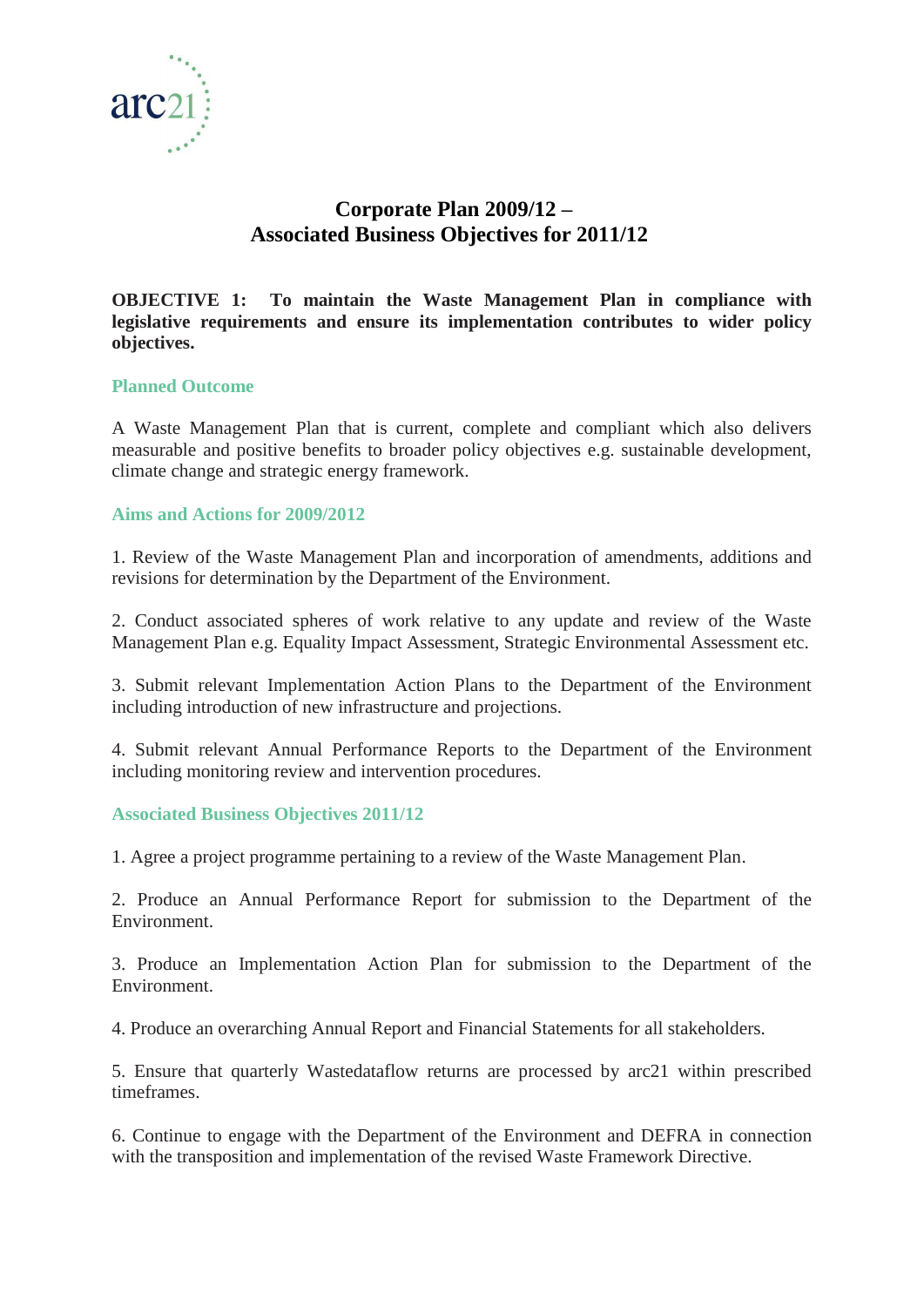

7. Continue to engage with the Department of the Environment in connection with development and implementation of any emerging policy initiatives.

8. Complete and submit responses to relevant consultations papers before closing dates.

9. Continue to develop Procurement Policies compatible with the Waste Management Plan and its implementation.

10. Continue to produce and disseminate appropriate guidance on applicable best practice to Councils.

**OBJECTIVE 2: To ensure the provision of infrastructure, services and supplies consistent with the Waste Management Plan and in accordance with the principles of sustainability and best value.**

#### **Planned Outcome**

The establishment of an integrated network of infrastructure, services and supplies which contribute to the delivery of targets in an equitable and economically advantageous way.

#### **Aims and Actions for 2009/2012**

1. Complete the procurement process for the provision of services to treat residual waste.

2. Continue with baseline work in support of delivering the facilities to treat organic and residual waste respectively.

3. Continue to work with stakeholders to alleviate barriers and constraints to the development of facilities with emphasis on legal vires, site acquisition and obtaining regulatory permits.

4. Continue to work with Local Government, Central Government and other strategic partners to maximise funding support including central government subvention.

5. Continue to develop relationships with the supply chain in the waste sector.

#### **Associated Business Objectives 2011/12**

1. Ensure the residual waste project continues to make progress consistent with prevailing circumstances.

2. Ensure that a suitable contingency plan for residual waste treatment is fully developed and ready for implementation.

3. Continue to engage with the Department of the Environment, Programme Delivery Support Unit and Strategic Investment Board in support of the residual waste treatment project.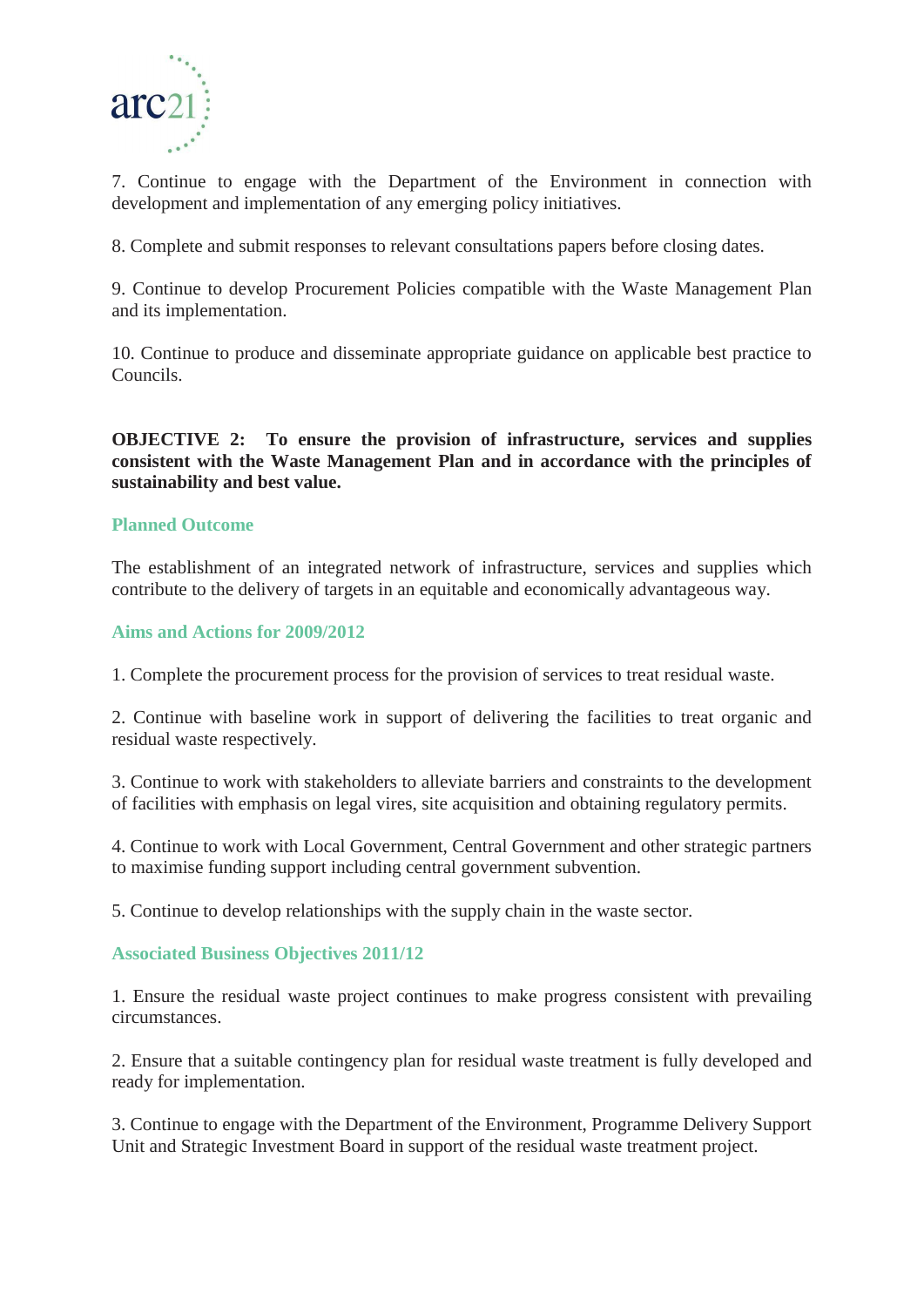

4. Continue incremental implementation of contractual arrangements for treating organic waste as agreed with constituent Councils and the Contractor.

5. Ensure the applications for planning permission for the transfer stations associated with the haulage of organic waste are processed by the Planning Service.

6. Ensure the application for planning permission for the organic waste treatment facility at Dargan Road, Belfast is processed by the Planning service.

7. Continue to manage operational contracts e.g. Materials Recovery Facility, Landfill, Bring Sites, Organic Treatment etc.

8. Procure the annual supplies contract for the purchase of various waste containers and liners.

9. Procure the service contract pertaining to the landfill, of waste.

10. Determine the service provision for the provision of processing of kerbside collected dry recyclables post March 2013.

11. Ensure continuity of general service pertaining to specialist procurement and contract legal advisers.

12. Ensure that the financial planning for the organisation is in line with the organisation objectives.

13. Continue with the risk audit regime for all contracts.

## **OBJECTIVE 3: To strengthen arrangements with all stakeholders which contributes to effective and efficient waste management.**

## **Planned Outcome**

The delivery of best value through establishing, developing and reinforcing of strategic partnerships and alliances with the public, private and other sectors throughout the UK and beyond.

#### **Aims and Actions for 2009/2012**

1. Continue to provide a central conduit for interaction with government departments and agencies on issues of mutual interest.

2. Continue to work with other local government bodies e.g. NILGA, SOLACE, TAG & other Waste Management Groups on issues of mutual interest.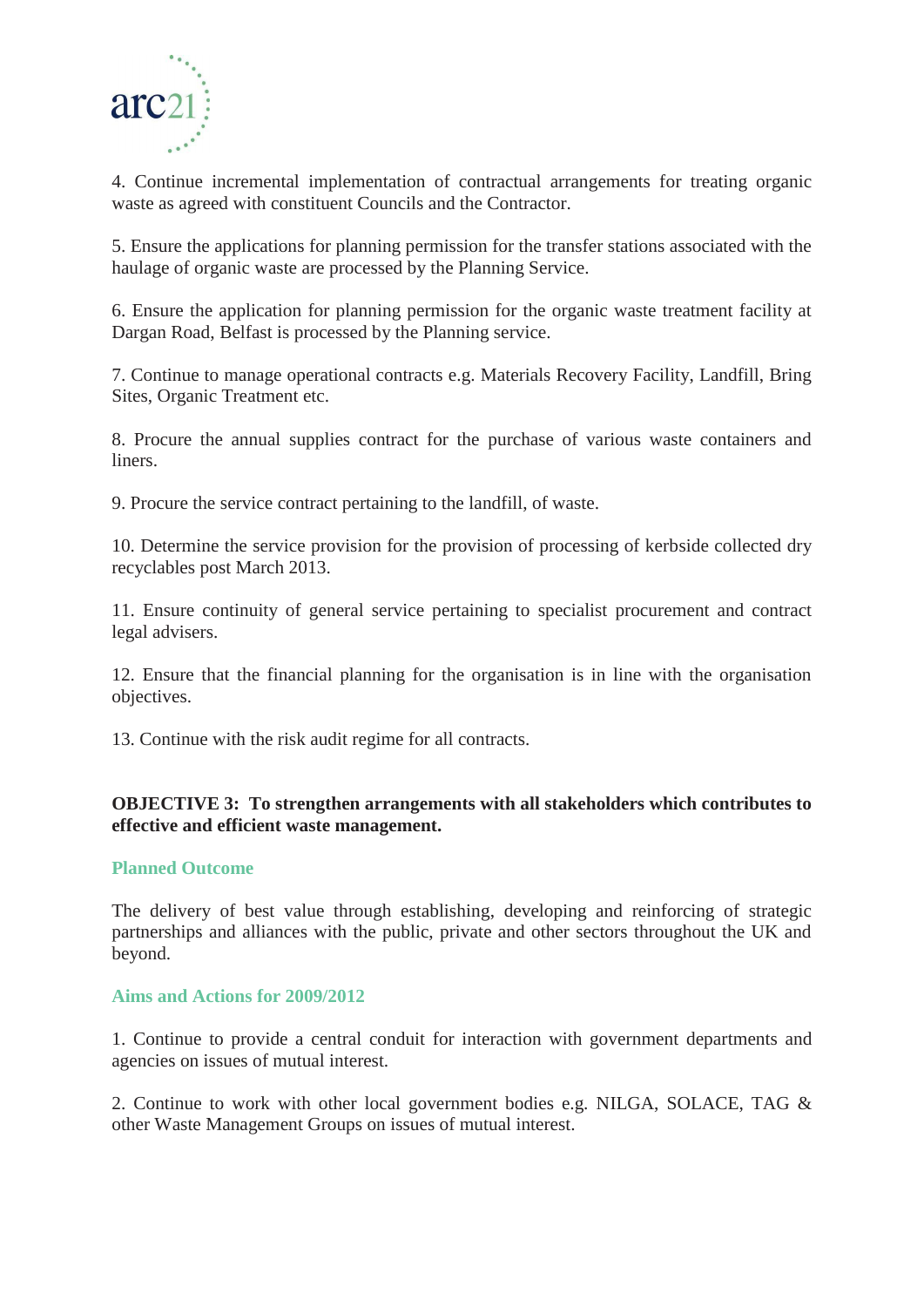

3. Continue to engage with Non Government Organisations (NGO's), professional bodies, trade organisations, pressure groups and other similar groups on matters of mutual interest.

4. Forge robust relationships with private sector partners including existing and potential service providers.

5. Participate in forums established to address strategic and policy issues.

6. Implement engagement with other strategic bodies in the UK and Europe e.g. other waste management partnerships.

**Associated Business Objectives 2011/12**

1. Continue to attend and participate in the various arc21 Council Officer forums e.g. Audit Committee, Steering Group, Technical Working Group, Finance Officers Group and Recycling Officers Group.

2. Continue arrangements which facilitate closer liaison with and between Council Operational Staff.

3. Continue to ensure the membership of the Project Board for the residual waste project reflects an inclusive approach to delivery of the project and that it meets with sufficient regularity to facilitate appropriate progress with the programme.

4. Participate in the various national forums associated with the delivery of infrastructure e.g. Waste Infrastructure Programme Board (WIPB).

5. Participate in existing or newly established forums associated with the implementation of the Northern Ireland Waste Management Strategy e.g. Strategic Waste Board, Waste Programme Steering Group and Learning & Communication Forum.

6. Continue to interact with the Joint Committee, Ministers, MEP's, MP's, MLA's and Councillors in pursuance of arc21 objectives.

7. Continue to interact with government institutions including Committees and Departments in pursuance of arc21 objectives.

8. Continue to interact with regulators and government sponsored organisations e.g. NIEA and WRAP.

9. Continue to interact with the private sector organisations and members of the third sector e.g. voluntary, non profit bodies etc.

10. Contribute to the strengthening of local government through continuing engagement with NILGA.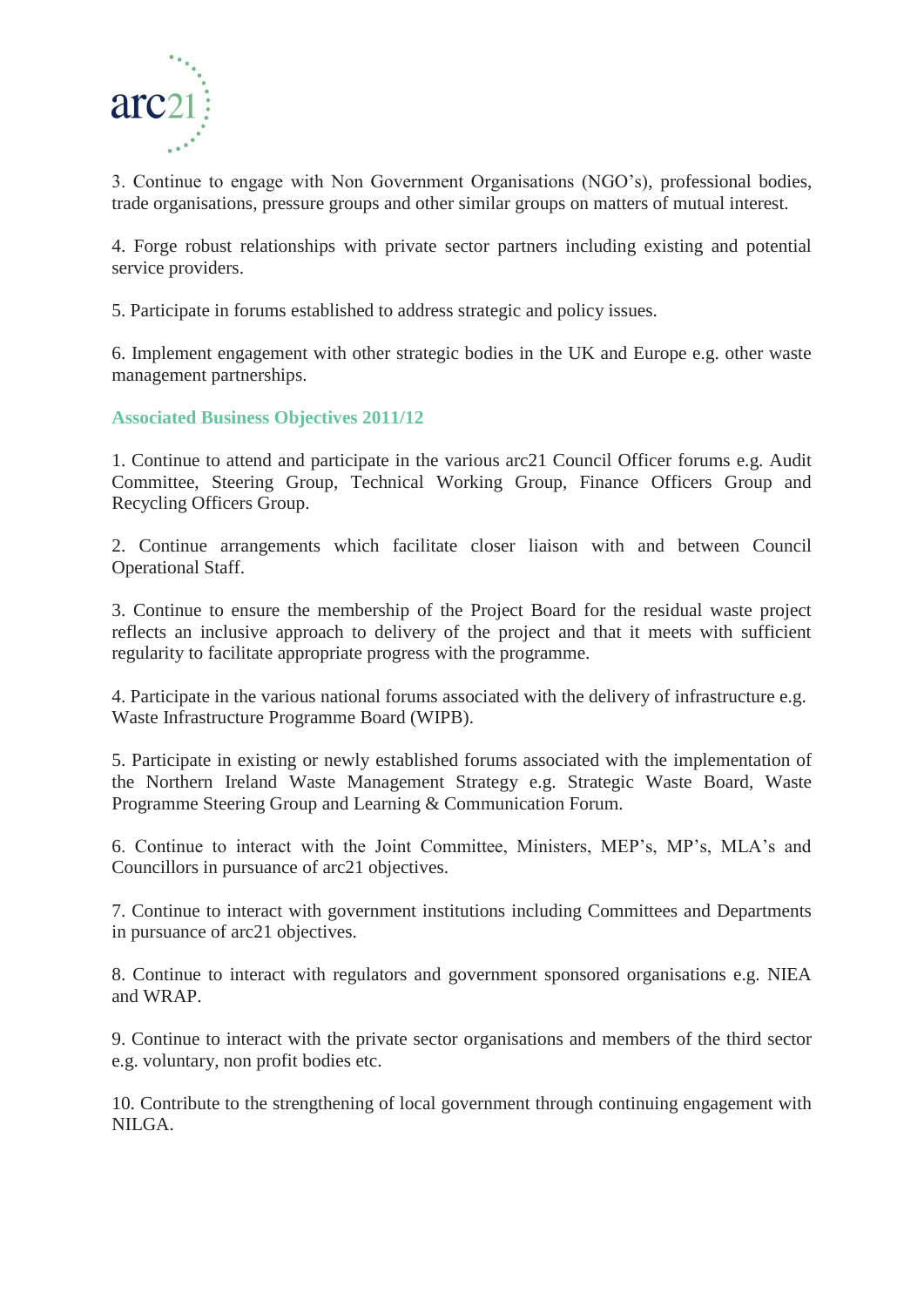

11. Contribute to the implementation process associated with the Reform of Local Government, including the ICE initiative.

12. Continue with the regular cycle of meetings with service providers to identify and explore developments relating to contracts including management and administration.

13. Ensure invoices from suppliers and to customers are processed in line with best practice.

14. Explore opportunities for benchmarking with other similar organisations.

#### **OBJECTIVE 4: To promote, communicate and provide advice on waste reduction, recycling and recovery measures both directly and in partnership with others.**

#### **Planned Outcome**

A discernable increase in awareness of the various strands of technical solutions allied to evidence of attitudinal and behavioural change with respect to the establishment of infrastructure and application of measures during the implementation of the Waste Management Plan.

#### **Aims and Actions for 2009/2012**

1. Provision of central interface with the Department of the Environment and associated agencies on strategic education and awareness issues.

2. Focus on activities associated with the residual waste project.

3. The provision of central resources with regard to strategic education and awareness initiatives including the signposting facilities to other sources of information for constituent Councils.

4. Participation in regional and sub-regional initiatives in conjunction with partners.

5. Continue to provide a mobile education vehicle service and ensure equitable access to constituent Councils.

#### **Associated Business Objectives 2011/12**

1. Maintain, update and implement the Communications Strategy flowing from the residual waste project to take account of prevailing circumstances during the year.

2. Continue with the publication of the arc21 magazine "Wasteline".

3. Maintain and develop the arc21 website to ensure its contents are timely, accurate and easily accessed.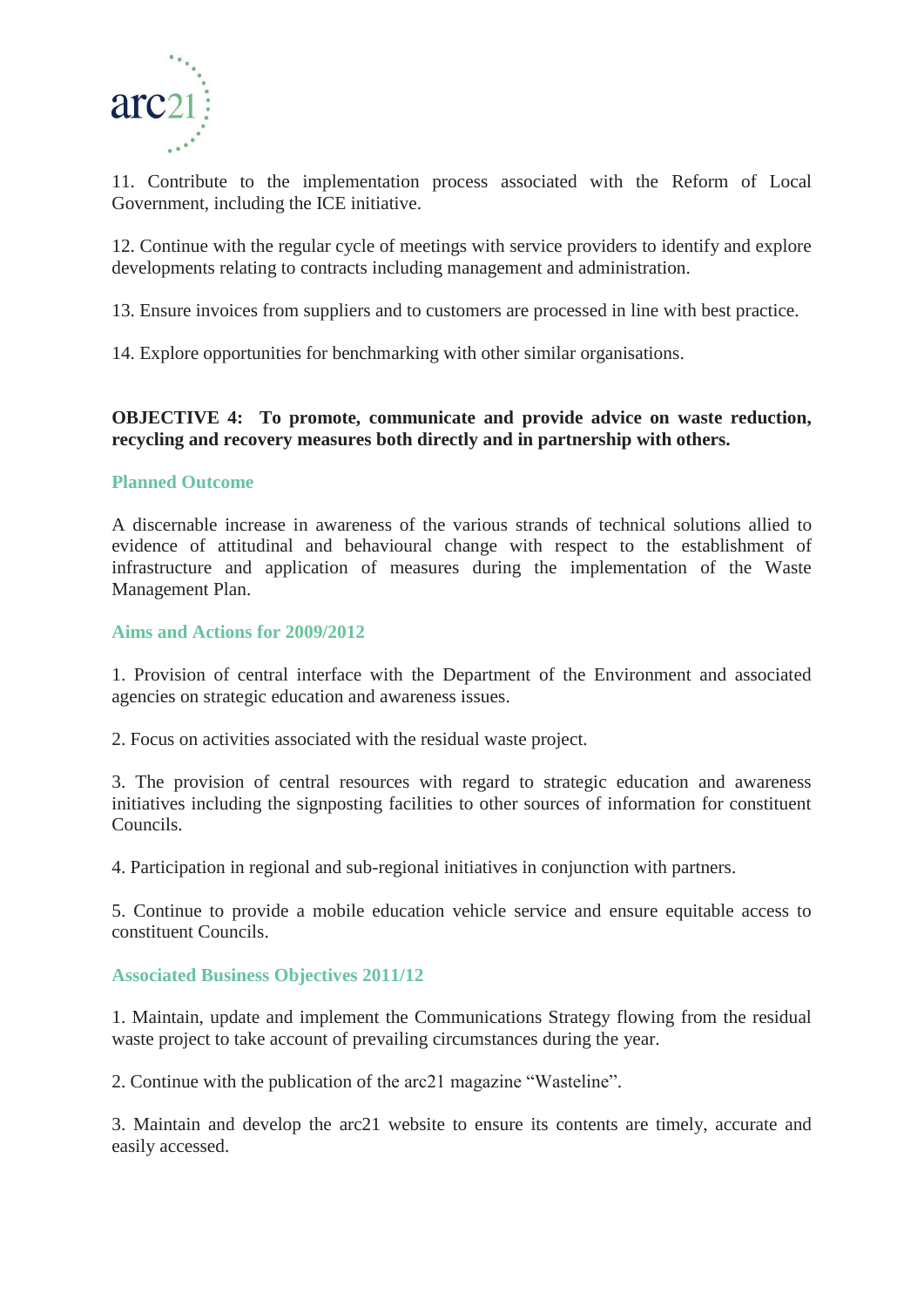

4. Seek appropriate opportunities for media coverage of pertinent issues throughout the year.

5. Respond to all media enquires in a timely and appropriate manner.

6. Seek appropriate opportunities to speak at conferences, seminars and workshops.

7. Determine and implement the appropriate plan in connection with the education vehicle following the expiry of the relevant lease arrangement.

8. Continue to encourage the use of the design guidelines in relevant promotional and education/awareness material.

9. Develop opportunities to deliver appropriate promotional and educational/awareness activities in conjunction with service providers.

10. Participate in any national communication framework or relevant initiative established by the Department of the Environment.

11. Continue to develop integrated communications policies and programme with member Councils and /or Government.

**OBJECTIVE 5: To build the capacity of arc21 and its Member Councils as the foundation and platform for continuous improvement.**

#### **Planned Outcome**

To ensure that Elected Members, staff and Council Officers have sufficient knowledge and adequate resources to enable improvement in performance on a continuous basis.

#### **Aims and Actions for 2009/2012**

1. Ensure the arc21 staff structure and complement is suitable to meet the organisation's requirements and targets.

2. Ensure that arc21 staff continue to develop skills, knowledge and competency to meet the ongoing needs of their job and anticipated changes.

3. Ensure that Elected Members and Council Officers are kept appraised of issues relevant to the remit of arc21.

4. Submit collective responses to consultation documents as appropriate.

5. Continue to develop and implement the range of Key Performance Indicators to drive continuous improvement.